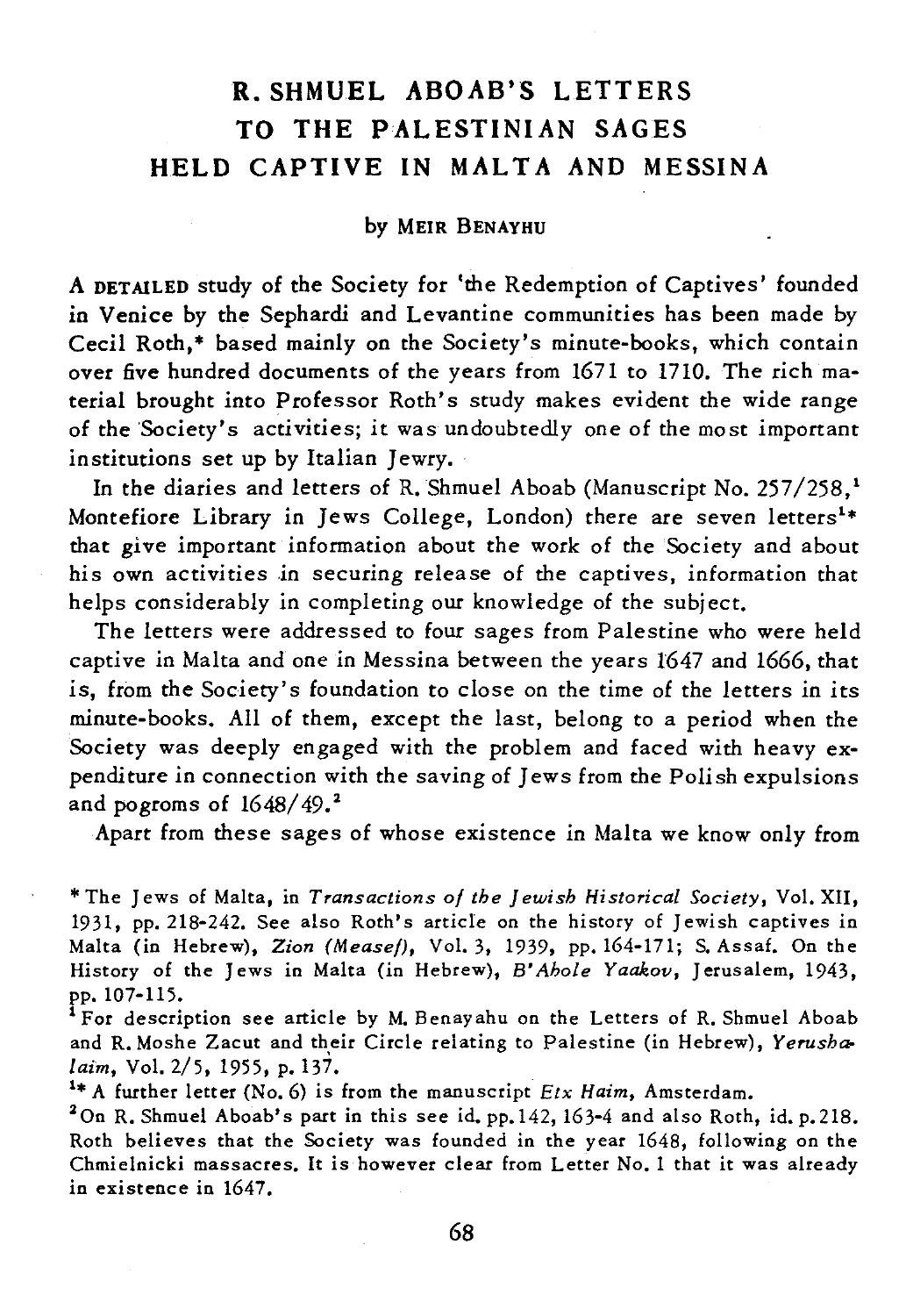tbe letters, there were other Palestinian captives. R. Shmuel Aboab notes in other missives that R. Shmuel David Nantawa, a learned Ashkenazi from Jerusalem, had after the year 1640 been taken from a ship on the voyage from Trieste to Palestine, probably by pirates from Malta, after he had had to return to Italy when his property had been stolen.<sup>3</sup> In the year 1647 R. Haim Nabarro of Safed is to be found in Malta. The first three letters were addressed to him. Two years later R. Shmuel Garmisan, one . of the greatest of the Jerusalem sages, was taken captive. Three of R. Shmuel Aboab's letters were to him, one of them to Jerusalem. The captive who fell into the hands of the Messina pirates was R. Shlomo Aliman Ashkenazi, taken in the year 1651. The last letter was sent some time later, in 1666, to R. Yehuda Sharaf of Egypt and to R. Israel Benjamin, a Jerusalem sage. The letter-diary of R.Shmuel Aboab contains no missives after the year 1667. However, we know from the Society's minute-book of other Palestinian captives shortly after this time. In the year 1672 the Maltese pirates took an emissary from Safed together with nine others from a Venetian vessel out from Alexandria.<sup>4</sup> Much other information has come down to us about captives in Malta taken while on their way to settle in Palestine.<sup>5</sup>

The 'Redemption of Captives' Society extended aid to all the captives in Malta. Its funds, derived from contributions from the communities in Italy and elsewhere, were used not only to buy their freedom but also to ease their lot while held in captivity, to provide necessities for them and to make them feel that they were not forgotten and abandoned.

At first the Society concerned itself also with captives held in places other than Malta, but after the pogroms of 1648/49 relief organizations were formed in other Italian cities, making it possible for the Venetian Society to concentrate mainly on those in Malta, though it continued to answer calls from others. 'Previously', wrote the Society in 1676, 'funds came to us from Poland, Flanders and England ... but now this has ceased, partly because of other needs and partly because a special fund has been created in some of the Ligurian coastal cities, leaving it to us to look after the captives in Malta, apart from a number saved by our help from the far corners of the earth, from Persia and Medea, from the North and West, from all the provinces, for they are many, and from the 'Greek islands."<sup>6</sup>

The Society maintained a permanent agent in Malta, responsible for the

<sup>3</sup> Benayahu, id. pp. 140, 161, 175.

<sup>4</sup>Roth in *Zion,* p. 165; The Jews of Malta, p. 237. He mentions another Jew from France, named Moshe Joseph, held in Malta in 1691.

<sup>&</sup>lt;sup>5</sup> S.Assaf, in *B'Aholei Yaakov* (Hebrew), pp.111-114. See also Roth in Zion,p.112. 6 Roth in *Zion,* p. 170; The Jews in Malta, pp. 222-223.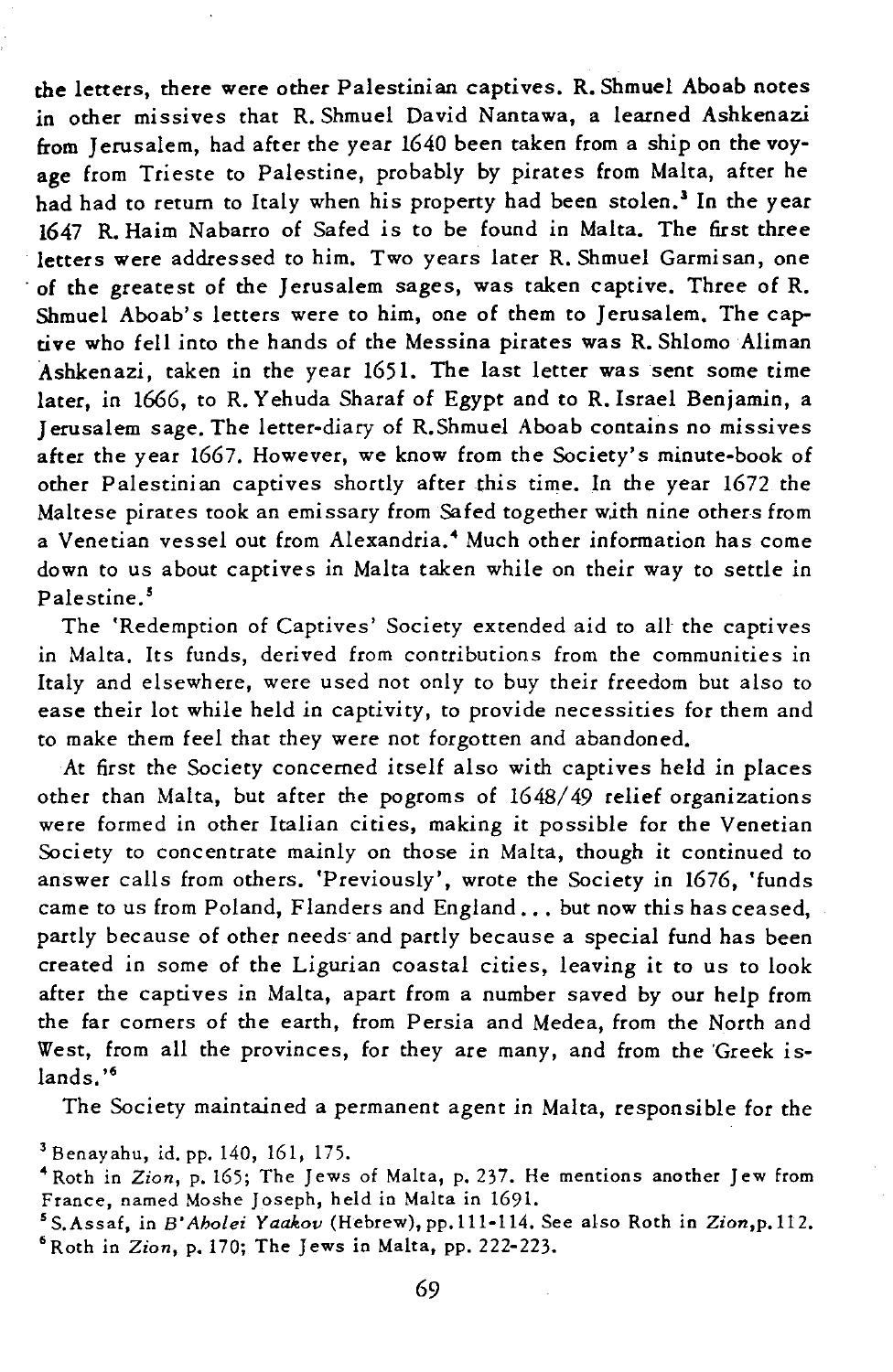] ewish community there. He attended to the captives from the beginning of their imprisonment, negotiated with the jailers about their ransom price, and passed on to his principals their appeals and letters. On their release he arranged the transport to their destinations. 'And all the prisoners' affairs were in his hands."

During the period with which we are dealing, the agent was a Christian by the name of Baccio Bandinelli, the first of the Society's agents apparently. A rich man, with international commercial contacts, he had the confidence of the Venetian Society, which gave him wide discretion, even at times entrusting him with sums of money considerably larger than the normal for ransom of the sages from Jerusalem. (Letter No. 4). Bandinelli was agent until the year  $1666$ ,<sup>8</sup> when, to the regret of the Society, old age forced him to relinquish his task. In his last letter R. Shmuel Aboab tells two captives that their release *is* delayed and the *Society* 'has been very worried because *it* has not been able to find a successor to the Minister, Bandinelli, who does not find himself able to respond to their pleas that he continue with his merciful work on behalf of those in distress.' Although the Society was prepared to pay a salary to a suitable new agent, a long time elapsed before they found one.

The spokesman of the Maltese community was R. Moshe Azulai, a Moroccan of some learning. The Society's minute-books contain numerous letters addressed to him. He is mentioned for the first time in the year 1671, though *it* appears from Letter No. 8 that he was in Malta already in 1666. It seems that his captor treated him better than captors usually did, allowing him to engage in trade. Azulai took on himself responsibility for religious affairs on the Island, even arranging divorces for two captives. in 1673 and in 1685. Letters to him from the Society refer to his requests for books, such as *Midrash Tanhuma, Tkikun Yissakbar,* and *Pitron Halomoth.* During all his years in Malta he assisted the agent in the affairs of the captives. Towards the end of the 17th century, when not many captives were being held on the Island, Azulai began arranging his own release. This went slowly, however, and he died in April 1696 just when his efforts were about to succeed. He had been held in captivity for over thirty years.<sup>9</sup>

<sup>7</sup> Roth in *Zion,* document No. 1, year 1673, p. 167.

<sup>8</sup> Roth, The Jews of Malta, p. 224, supposes that he served from 1648 to 1670. Letter No.8, however, states specifically that he had already resigned his duties. 9 Roth, id. pp. 237-240; see also p. 165. In Responsa there is also mention of two other divorces in Malta, which, there is no doubt, were carried through by R. Moshe Azylai. See the volume of R esponsa, *Torat Hesed* of R. Hasdai Hacohen Perahia. Salonica, 1723, item 107, pp.71-72, which gives the date 1668; Responsa *Darkhei Noam* of R.Mordekhai Halevi, Venice, 1697, *Eben Haezer* item 3, pp.51, 72: 'And there was nobody in Malta who knew how to arrange a divorce... the divorce formula was arranged for them from here,  $Egypt'$ ,  $-$  These divorce arrangements were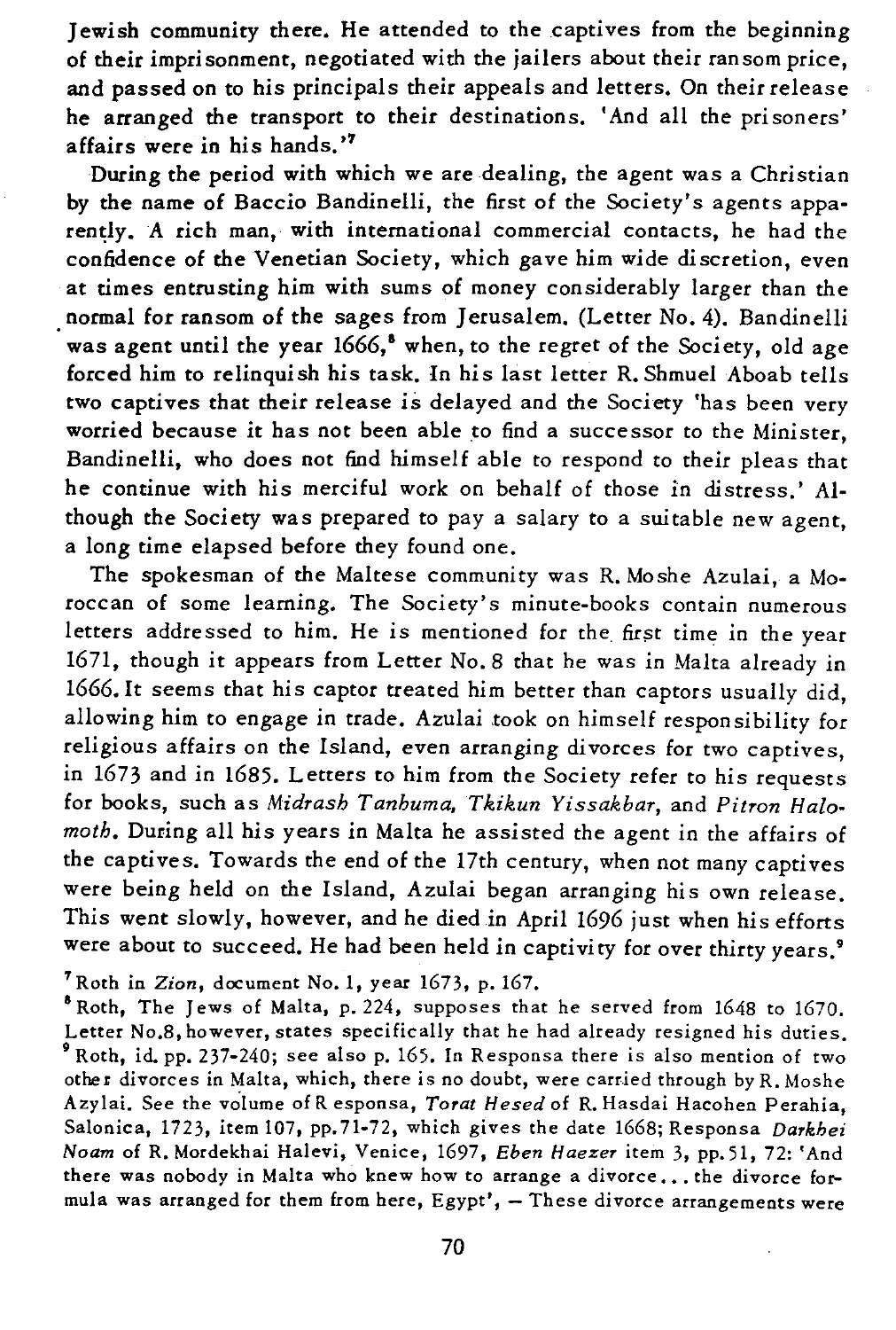In the year 1666 Azulai was requested by the Society to 'find for them an honest man, acceptable to the Jews, one of means and well known to the authorities' to take over the duties of agent and to work together with him (Azulai). After some time he replied that he had found somebody suitable, but without mentioning the name. The Society sought references about him from Venetian merchants. However, a letter from the Society dated 29th day of the *Omer* (1671) to the community in Alexandria mentions that the Jews of that city had been owing money to their agent already for seven years, from which it may be inferred that the new agent had been appointed already in the year 1666 - though doubtless the writers were not accurate in the number of years mentioned by them. About the new agent, Franci sco Garsin, the Society write in the same letter: 'One of the merchants of that country ... was sent by them to act for them in connection with the captives and the latters' masters, and he always acted righteously, without material reward, mediating vigorously on their behalf.'<sup>10</sup> Francois Garsin was a French merchant, 'a very righteous Gentile' not only in that he did not accept payment for his trouble but also in that he did not take any commission on the ransom price paid for each captive. This great service he continued for not less than forty years, until his death in 1706. After his death his son, Jean-Baptiste, volunteered to continue the good work, which he carried on without remuneration for thirteen years, until his own death.<sup>11</sup> It is not clear from the documents if Bandinelli received any payment for his services, though it is stated that he used to do kindness 'to these poor people', while the Society notes that the new agent would receive payment  $-$  from which it may be learned that previously the agent had not been paid.

The efforts of the Society's agent in Malta did not always succeed in hastening the freeing of the captives. On one occasion, when a large number were seized and a sum of money so great was demanded for them as to be beyond the Society's means, they remained in captivity for months and even years. This was not a rare occurrence, especially when the Knights of the Order of St. John carried out a great man-hunt. One source, from the first half of the 17th century, speaks of 'groups being taken into captivity by these wicked ones.'12 The reference, apparently, *is* to 34 souls. The same source speaks of other 'groups' of captives being added to them. In a letter to the Ancona community of about the year  $1651^{13}$  the Society

10 Roth in *Zion,* Letter No. 1, pp. 166-167.

11 The Jews of Malta, pp. 224-225.

12S. Assaf, *B'Abole Yaakov,* p. 113.

<sup>13</sup> The letter mentions sums of money for the captives from Poland already given 'in the two past years.'

made, according to the Jewish practice, in the interest of the wives at home who otherwise might be left for long years or perhaps for ever without a husband.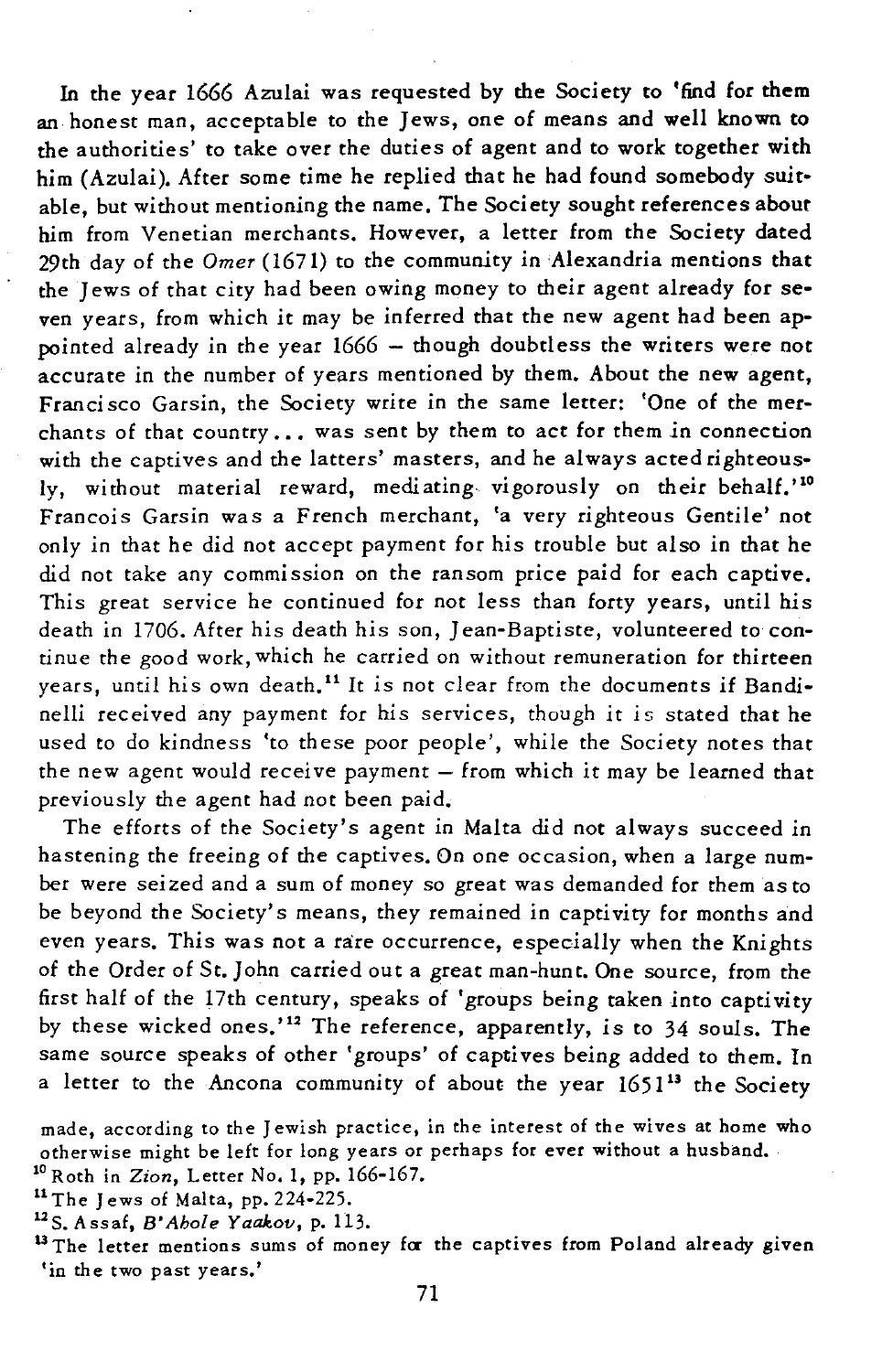mentions that 'there is a group of captives in Malta numbering 24.'14 When R.Yehuda Sharaf and R.Israel Benjamin were being held, there were many other captives with them (Letter No. 8). In the year 1676 fourteen Jews were being held in Malta who had been taken the year before and whose release it was not possible to secure owing to the increase in the number of prisoners.<sup>15</sup>

A difficulty in the rescue work was the very high ransom demanded. More was always asked for a Jew than for a Moslem,<sup>16</sup> even when the former was aged and feeble. The agent's negotiations were protracted. From the exchange of letters with his principals in Venice, extending over lengthy periods, we see that in the meantime the captors were raising the price. Delays also occurred because the latter did not always agree among themselves about their respective shares in the ransoms. R. Shmuel Garmisan and R. Haim Nabarro were thus held for over a year.

The lot of a captive was especially bitter if he was known to be a person of importance, particularly from Palestine. Special efforts noticed on behalf of anyone resulted in the demand being raised, even after a price had already been agreed on. This happened in connection with R. Haim Nabarro, R. Yehuda and Sharaf R.Israel Benjamin. The capti ves mentioned in our letters were all, as already noted, among the best known of the sages from Palestine, and their letters to R.Shmuel Aboab are full of lament about their condition and compliant about the length of time needed for their release.

The Society made *it* a principle to fix a definite sum of money for each captive and not to increase it.17 We know of one instance, however, the only one of its kind, where the Society made an exception in view of the individual's standing and the pressure exercised by R. Shmuel Aboab. For R. Shmuel Garmizan the sum of 200 reales had been allotted; but since he was considered one of the greatest of hi s generation and *it* was feared that even this large amount would be refused, the Society instructed its agent in Malta to add to it 'however much he thought necessary.' In other in-

that was captured, resulting in delay in the ransoming of the captives.

<sup>&</sup>lt;sup>14</sup> S. Barnstein, The Letters of Rabbi Mahalalel Halelujah of Ancona, HUCA, Vol.7, 1930, p. 521. The original gives  $\frac{1}{1}$ , but from the sum of money allocated for their ransom it is clear that this is an error; it should be  $\frac{1}{1}$ .<br><sup>15</sup> Roth, in *Zion*, id. p. 170; see also The Jews of Malta, p. 227, concerning a ship

<sup>16</sup> Roth, id. pp. 228-229.

<sup>17</sup> See *Mishna Gittin* 4, 6. The prohibition against paying more than the ordinary ransom applied only in connection with the use of public funds. See *Gittin* 45, 1. Roth (p. 228) notes that this law is mentioned in the Society's regulations. He also brings forward some interesting facts, such as that when the captors demanded particularly large sums the Society resolutely refused to add to the amounts allocated. (See pp. 229-230).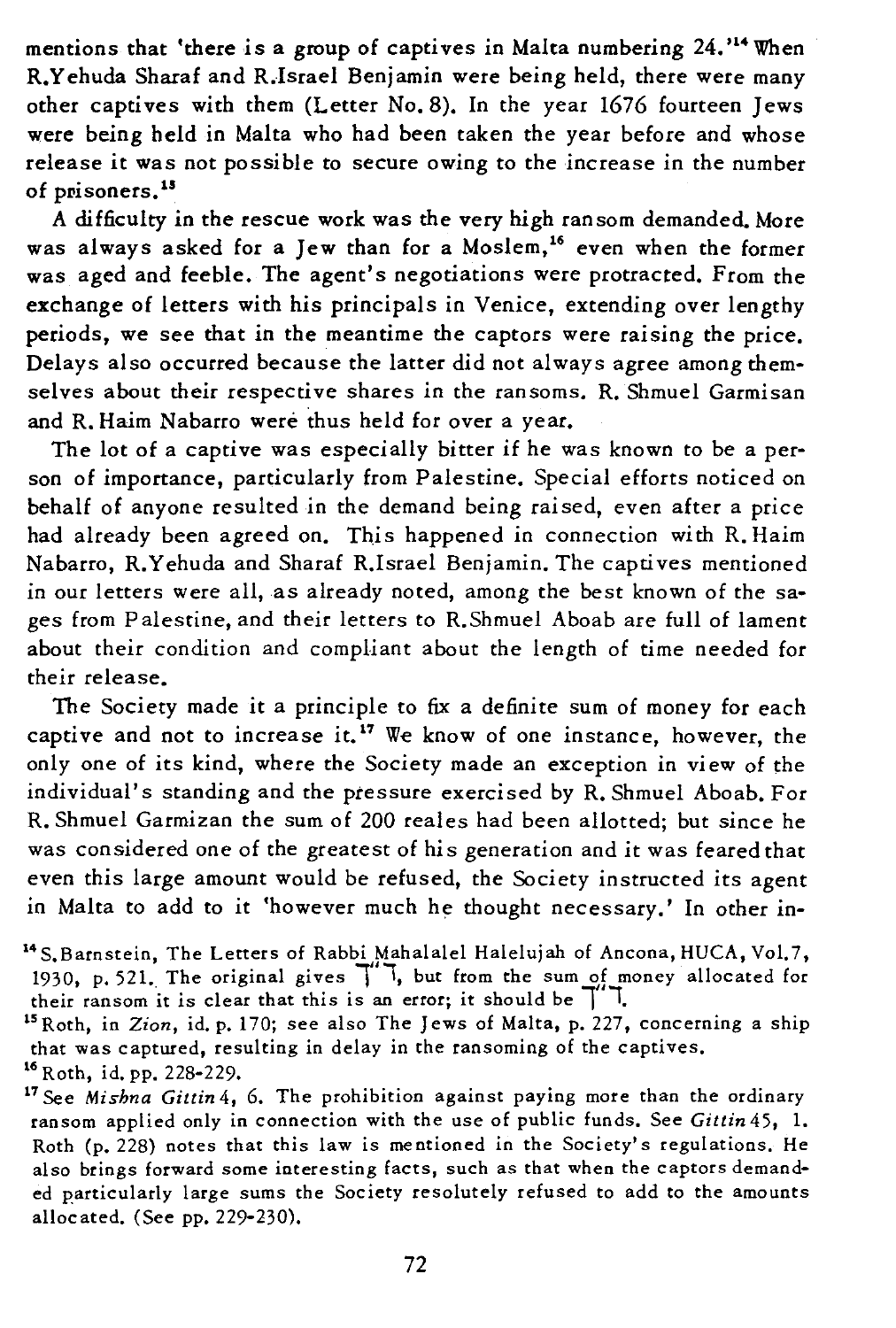stances of especially learned men who had to be ransomed, money contributed by individuals was added, so that the Society's regulation regarding the allocation of its own funds should not be broken. To secure the release of R.Haim Nabarro the sum of 100 reales was donated by R.Shmuel Aboab from an uncle's legacy, ten reales was collected from other individuals, and a further 40 reales from his family. Even this large amount was not enough, and the Society had to add another small sum so as not to cause any further delay in his release. It is to be noted that an order of priorities was established for the ransoming of the captives. The release of R. Haim Nabarro was 'to be secured before anybody else.' (Letter No. 2).

Although 100 reales was the sum fixed by the Society for the ransom of each person and that amount was allotted for R.Shlomo Ashkenazi (Letter No. 7), the Society later instructed that up to 200 rea1es should be paid if necessary. In the year 1650 R. Shmuel Aboab wrote to R. Shmuel Garmizan (Letter No. 4) that 'it *is* their custom to allocate only 100 reales for each person, and at the most 200 reales'. It seems that later 200 reales became standard. The letter sent by the Society to Ancona states that 'there are  $\tilde{1}''$  captives, for each of whom a ransom of 200 reales has been paid, making the total four thousand eight hundred reales',<sup>18</sup>

From time to time, however, the Society had to modify their financial provision. A document of the first half of the 17th century<sup>19</sup> speaks of 34 souls, for whose ransom the sum of 15,000 grush was demanded, that is, over 400 grush for each one. An amount close to this is mentioned in a letter from the Society of the year 1676: 'The ransom will cost 250 grush and there are also cases of 400 grush'.<sup>20</sup>

The personality of R. Shmuel Aboab deserves special consideration. His activities in the freeing of captives which began while he was still living in Verona continued after he moved to Venice. All his energies were devoted to this work of mercy, the urgency of which he was always pressing on the leaders of the Society. From Verona he bombarded the Society with his letters, giving them no rest until he was satisfied that everything possible was being done. It was to him especially that the Palestinian sages held captive and the heads of the Jerusalem community appealed to take up their cause with the Society. His deep concern with their unhappy lot and his determination to ameliorate their sufferings and to shorten the term of their imprisonment by even one hour<sup>21</sup> if possible  $-$  all this shines

<sup>18</sup> S. Bernstein, HUCA, Vol. 7, p.521. Surprisingly, he does not notice that the mnemonic hints at the number of captives. Apparantly it should be  $\top$  instead  $_{\circ f}$  ن

<sup>19</sup>S.Assaf, *B'Ahole Yaakov,* p.113.

<sup>20</sup>Roth in *Zion,* id. p. 170.

<sup>21</sup> See *Shulhan Aroukh Yore Deah* 252, para. 3: 'And the loss of a single moment in the ransoming of a prisoner is to be regarded as the shedding of blood.'